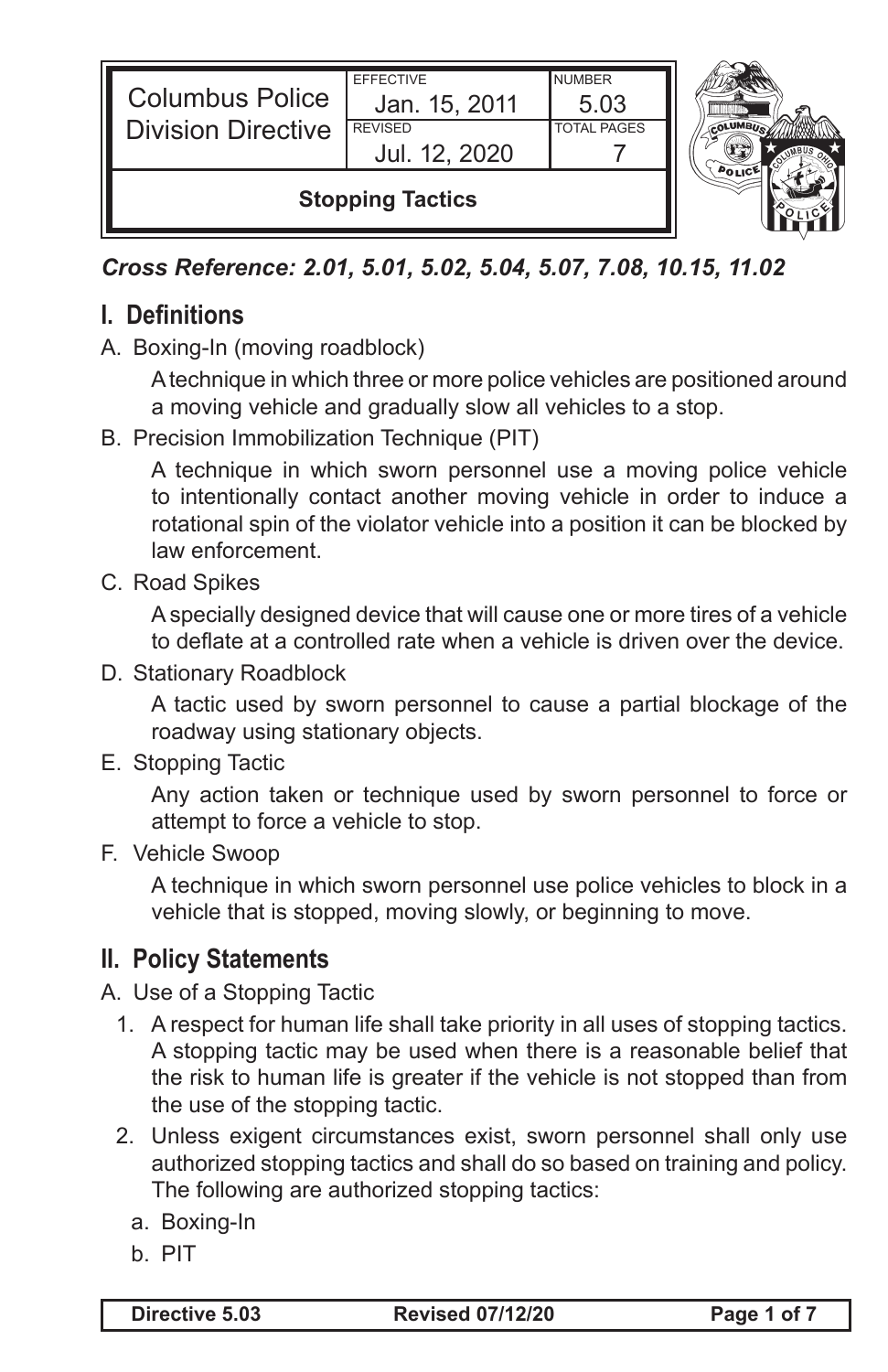- c. Road Spikes
- d. Stationary Roadblock
- e. Vehicle Swoop
- 3. Stopping tactics may be used as part of a planned tactical operation, such as stopping a wanted felon by SWAT section personnel.
- 4. Stopping tactics may be used in situations other than an authorized pursuit.
- B. Sworn personnel may use an authorized stopping tactic only after having been trained and certified by the Advanced Training Unit.
- C. Ramming
	- 1. Sworn personnel shall not use a police motor vehicle to ram another vehicle unless the other vehicle or vehicle's occupant(s) poses a risk of serious physical harm to themselves, officer(s), or the public.
	- 2. The use of a motor vehicle to ram another vehicle shall be used only in compliance with the "Use of Force" directive.
- D. Assistance to a Foreign Agency
	- 1. Sworn personnel shall follow all Division policies regarding implementing a stopping tactic when providing assistance to a foreign agency.
	- 2. PIT and Boxing-In
		- a. Sworn personnel shall not use PIT or Boxing-In to assist a foreign agency's vehicular pursuit that does not conform to Division policy.
	- 3. Unless otherwise noted, sworn personnel may assist a foreign agency by using other stopping tactics when either:
		- a. Assistance is requested by the foreign agency, or
		- b. Approval is given by a sworn supervisor.
- E. Reporting, Documenting, and Reviewing
	- 1. Sworn personnel shall record the use or attempted use of a stopping tactic on the Cruiser Video System (CVS) and Body-Worn Camera (BWC) if available.
	- 2. Sworn personnel shall report the use or attempted use of a stopping tactic to a sworn supervisor as soon as practical.
	- 3. Sworn personnel shall document the use or attempted use of a stopping tactic on the Stopping Tactic Report, form U-10.194.
	- 4. A sworn supervisor shall review each Stopping Tactic Report for completeness.
	- 5. A zone or traffic lieutenant shall conduct the investigation and:
		- a. Make a determination of compliance with Division policy for all road spikes and vehicle swoops, or make a recommendation of compliance with Division policy for the stopping tactics listed in Section II,E,6 (except for PIT).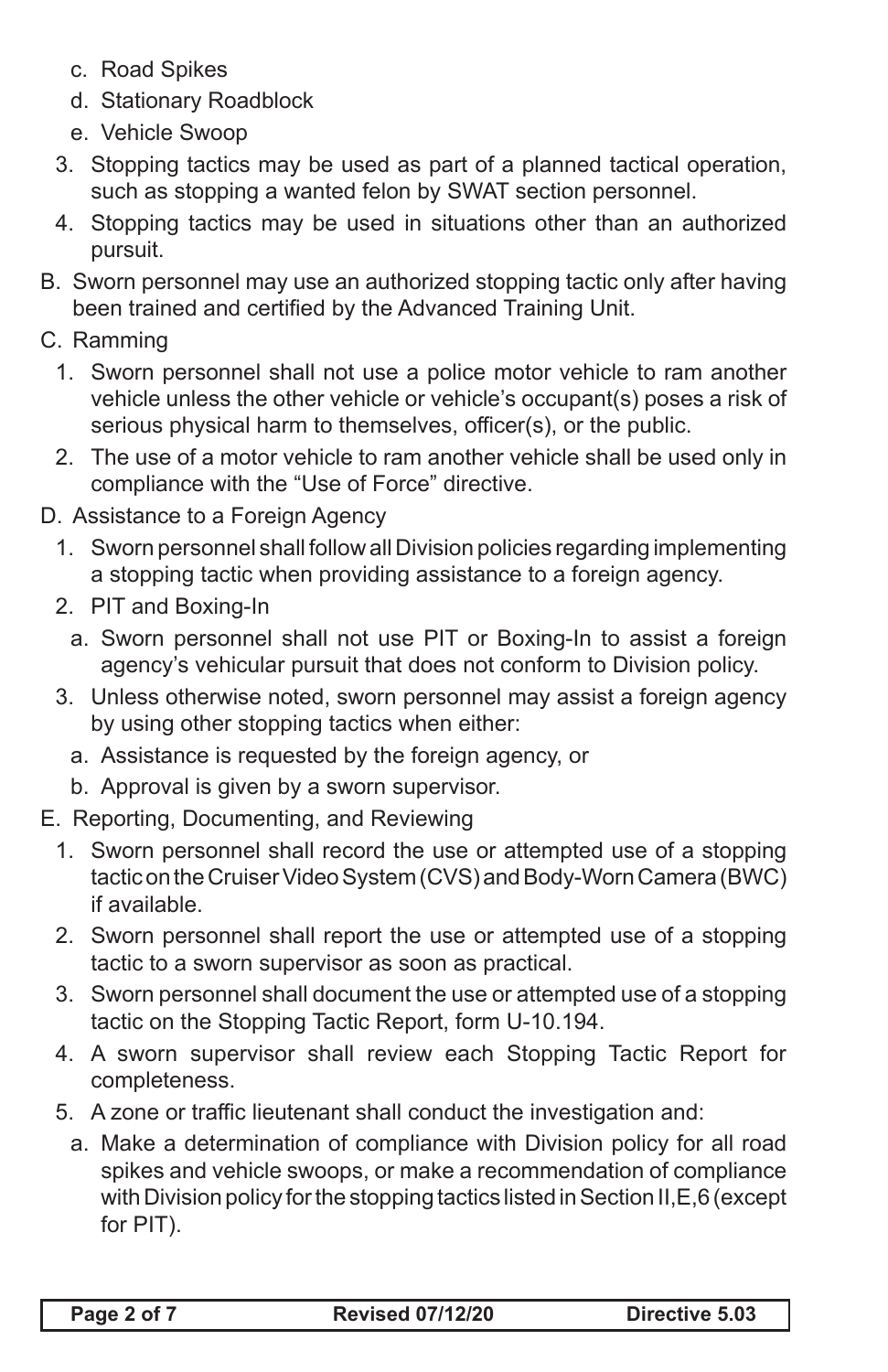- b. When appropriate, make a recommendation concerning disciplinary action to be taken.
- Note: If the stopping tactic is a PIT or is in conjunction with a vehicular pursuit, no recommendations should be made until the incident has been reviewed by the Pursuit Review Committee.
- 6. A zone or traffic lieutenant shall conduct an administrative investigation of the use or attempted use of any of the following stopping tactics:
	- a. Boxing-In
	- b. PIT
	- c. Stationary Roadblock
	- d. Any stopping tactic that results in human injury or property damage not caused by the use of road spikes
	- e. Any ramming incident
- 7. Stopping tactics used as part of a planned tactical operation shall be investigated by the appropriate supervisor of the tactical unit and included in the after-action incident report for that operation.
- 8. PIT incidents and stopping tactics used during a vehicular pursuit shall be investigated as outlined in the "Vehicular Pursuits" directive.

#### *9. The use or attempted use of a stopping tactic which results in a fatality or injuries likely to cause death shall be referred to an independent agency for investigation.*

- *10.*The Critical Incident Response Team (CIRT) *may* investigate *a foreign*  agency's use or attempted use of a stopping tactic which results in a fatality or injuries likely to cause death *provided no Division personnel are actively engaged.*
- *11.* The SWAT Section Lieutenant should investigate the use or attempted use of stopping tactics initiated by and/or involving SWAT units.

### F. Boxing-In

- 1. Requires a sworn supervisor's approval.
- 2. Should only be used on divided highways and in light traffic.
- G. PIT
	- 1. PIT shall only be used or attempted if the situation also meets the requirements for engaging in a vehicular pursuit as outlined in the "Vehicular Pursuits" directive.
	- 2. If possible, PIT should be approved by a sworn supervisor prior to use.
	- 3. A marked unit should be used when performing PIT, and it is recommended that at least one other police unit be present.
	- 4. PIT shall only be used or attempted when the suspect is at speeds of 45 mph or slower, unless the other vehicle or vehicle's occupant(s) pose a risk of serious physical harm to themselves, officer(s), or the public.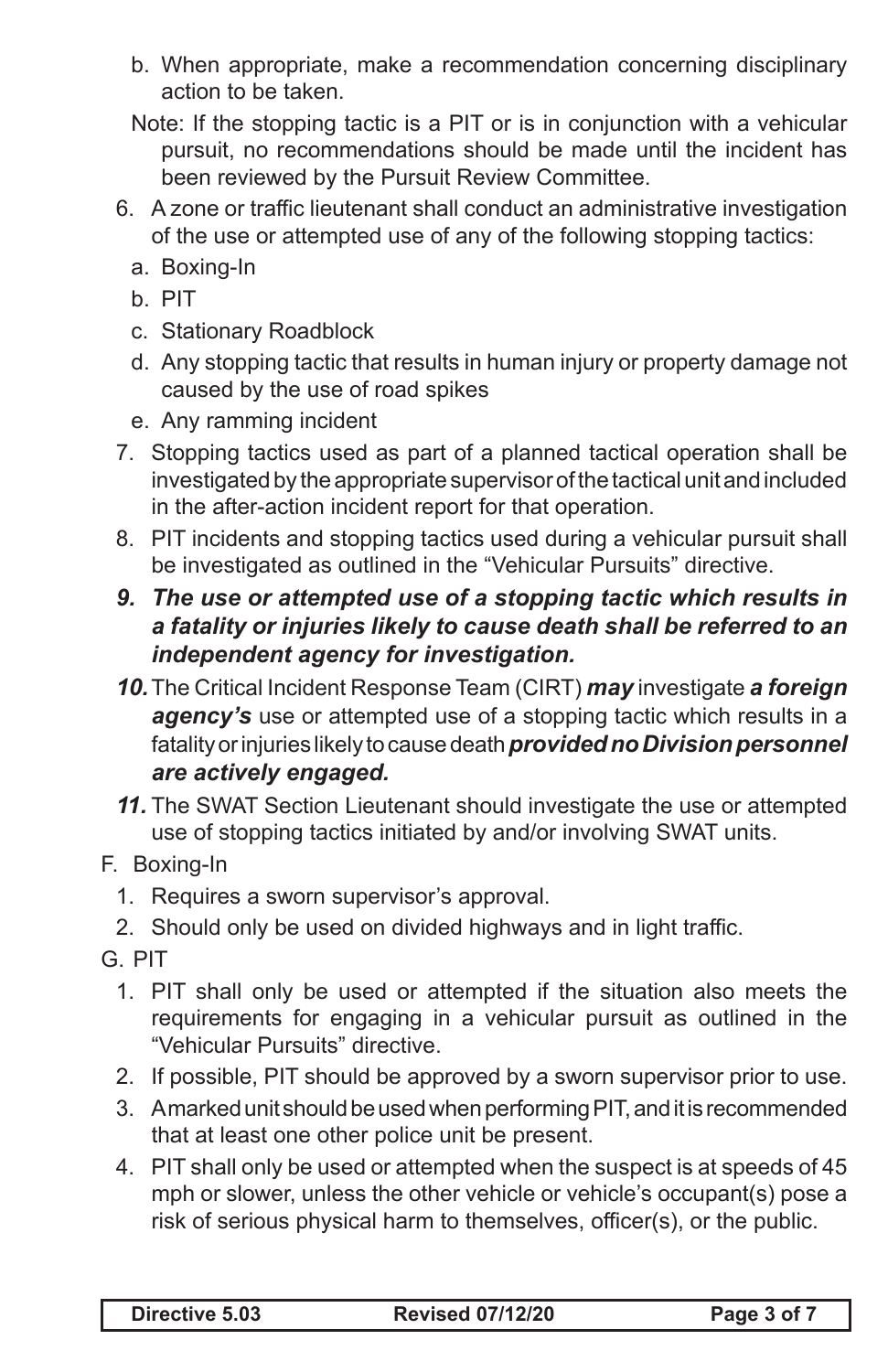- 5. PIT should not be used against vehicles that are substantially larger or taller than the police vehicle.
- 6. PIT shall not be used against a two or three-wheel vehicle, All Terrain Vehicle (ATV), or other similar vehicle.
- H. Road Spikes
	- 1. If possible, the use of spikes should be approved by a sworn supervisor prior to use.
	- 2. Only road spikes approved by the Division may be used.
	- 3. Should be used on hard surfaces.
	- 4. Shall not be used against a two or three-wheel vehicle, ATV, or other similar vehicle.
- I. Stationary Roadblock
	- 1. Requires a sworn supervisor's approval.
	- 2. May be set up using objects suitable to block the roadway, such as construction barrels, vehicles, and traffic barriers.
	- 3. At least one marked unit should be used when possible. Only Division vehicles may be used and shall be unoccupied.
	- 4. Shall be set up in a manner and location that reasonably permits the suspect:
		- a. To recognize the roadblock and avoid a traffic crash, and
		- b. Maneuver through the roadblock.
- J. Vehicle Swoop
	- 1. May be attempted or used only on stopped or slow moving vehicles.
	- 2. Requires that at least one marked unit be used unless part of a planned tactical operation.

## **III. Procedures**

A. Sworn Personnel

- 1. Determine the appropriate stopping tactic for the situation, location, and available time, and request approval if reasonably possible.
- 2. Activate and position the CVS and BWC to record the stopping tactic when practical and able.
- 3. Implement the stopping tactic as trained and within Division policy.
- 4. Notify the Dispatcher and a sworn supervisor upon using or attempting to use a stopping tactic.
- 5. Complete the Stopping Tactic Report.
- 6. If a PIT was used or attempted, follow the procedures outlined in the "Post-Pursuit Actions" section of the "Vehicular Pursuits" directive.
- B. Sworn Supervisor
	- 1. Approve or disapprove the use of a stopping tactic as appropriate.
	- 2. Notify the zone or traffic lieutenant.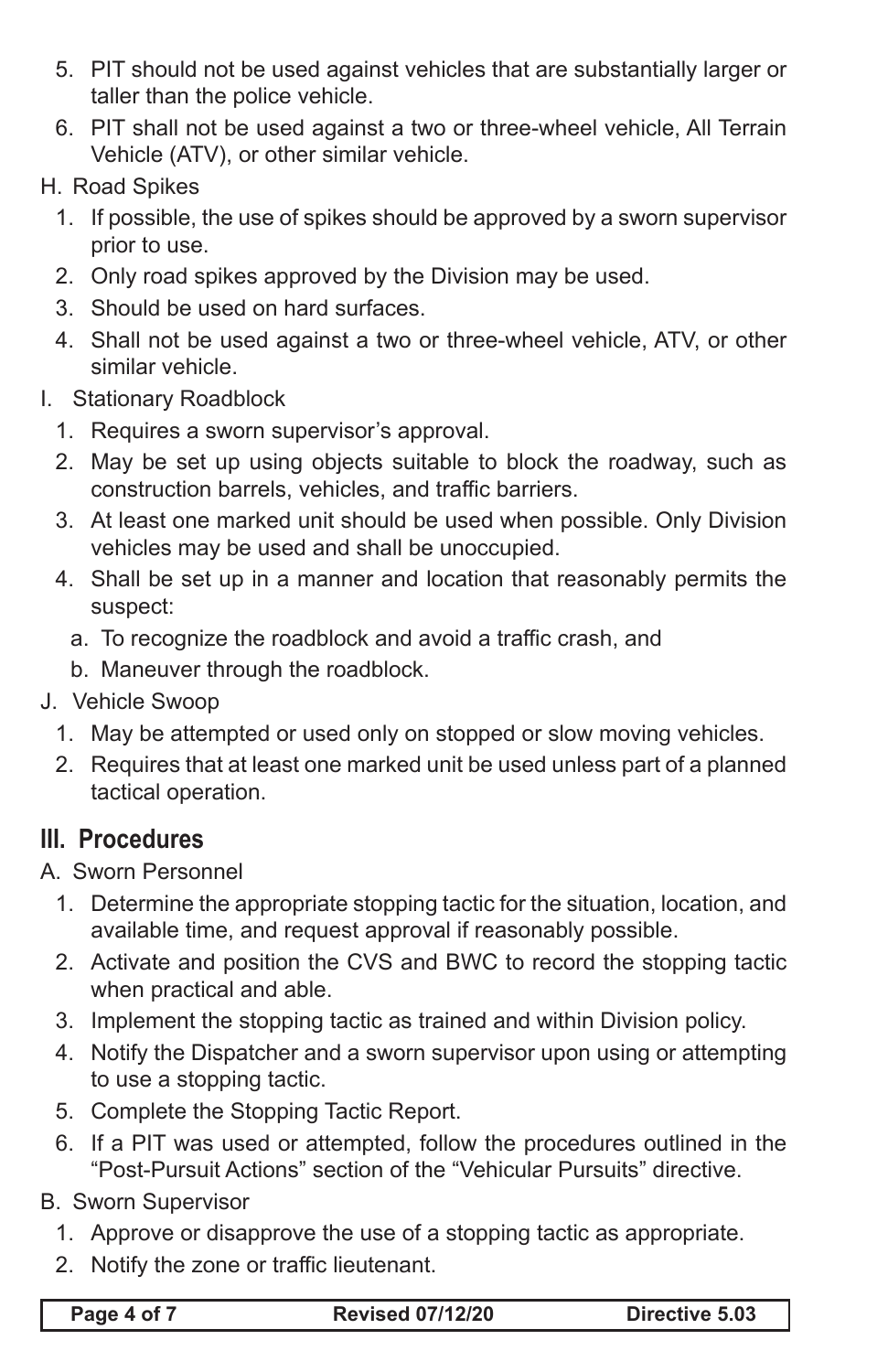- 3. Respond to the scene and review the area where the stopping tactic was used or attempted as necessary.
- 4. Review the Stopping Tactic Report for accuracy. Forward to the investigating lieutenant.
- 5. Conduct a debriefing with the sworn personnel involved to review the positive actions taken and any actions that may improve the response.
- C. Investigating Lieutenant
	- 1. Obtain and review the following as required:
		- a. Copies of the CVS and BWC recording(s) from units directly involved with or present during the use or attempted use of the stopping tactic
		- b. A copy of the radio transmissions
		- c. A copy of the Arrest Report, form U-10.100, as applicable
		- d. A copy the Traffic Crash Report, form OH-1, as applicable
		- Note: When the incident involves a Vehicle Swoop only with no property damage or injuries, supervisors are only required to review the CVS and BWC recordings made of the incident.
	- 2. Document the findings in the "Supervisor's Review" and "Investigative Summary" sections of the Stopping Tactic Report.
		- a. If the incident involves road spikes or a vehicle swoop, select the appropriate check box to indicate whether the stopping tactic was compliant with Division policy.
		- b. If the incident involves a stopping tactic listed in Section II,E,6, conduct an administrative investigation and make a recommendation regarding compliance with Division policy (except for PIT).
		- c. If the incident involves a PIT, follow the procedures outlined in the "Vehicular Pursuits" directive and the "Vehicular Pursuit Investigations" section of the Supervisor's Manual.
		- d. Recommend corrective/disciplinary action when appropriate.
	- 3. Complete a Data Processing Worksheet, form U-10.164, and attach it to the Stopping Tactic Report.
	- 4. Forward the investigative packet through the appropriate chain of command.
- D. Involved Personnel's Commander
	- 1. Review the investigative packet.
	- 2. Forward Vehicle Swoops and/or the use of Road Spikes with no property damage or injuries and found within policy directly to the Pursuit Recording Secretary.
	- 3. Make a determination regarding compliance with Division policy unless the incident involves a PIT or serious injury.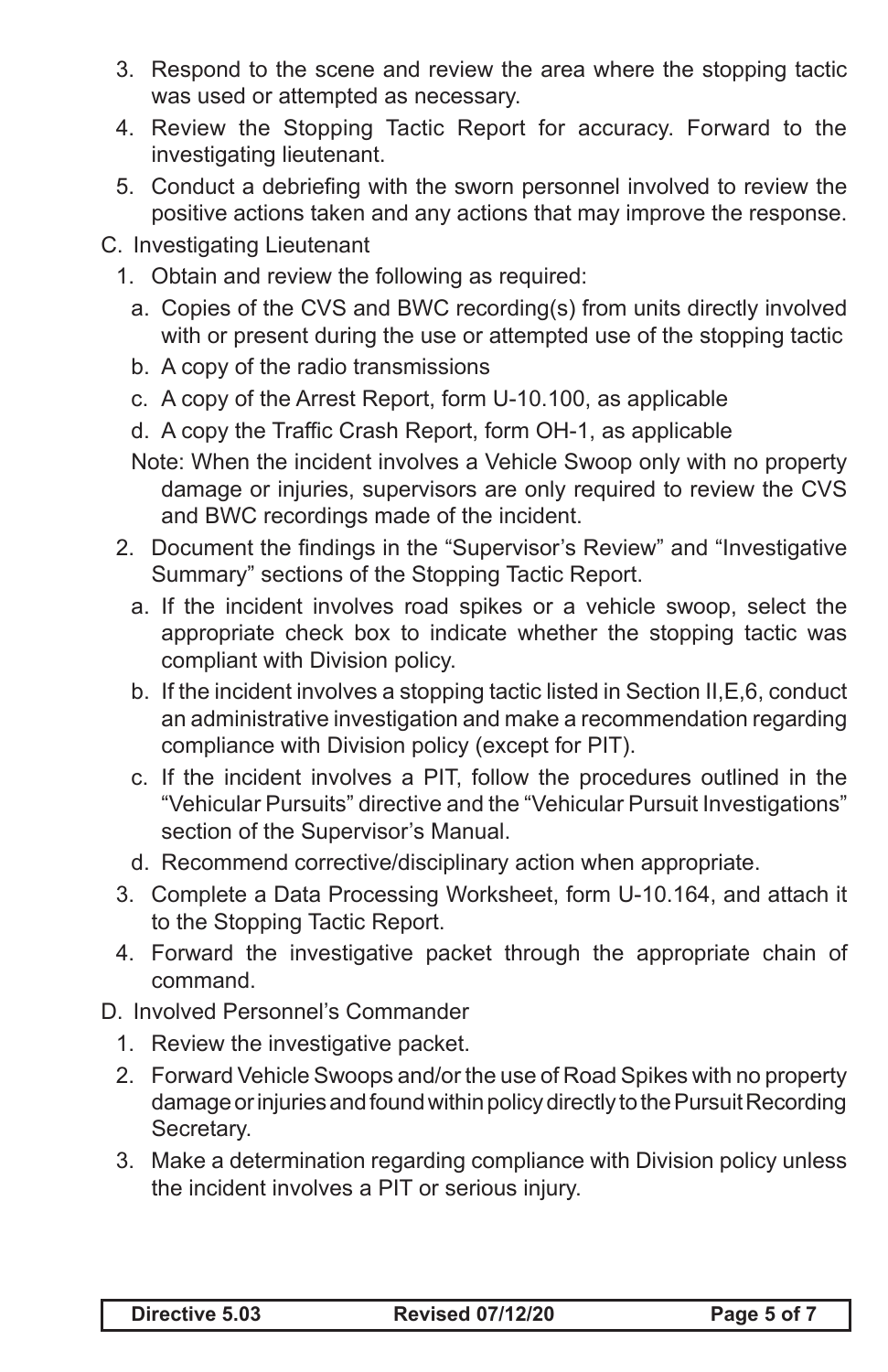- 4. When found within policy:
	- a. Forward the packet and findings to the Pursuit Recording Secretary.
	- b. Notify the involved personnel of the decision.
- 5. When found outside of policy, either:
	- a. Determine corrective/disciplinary action as appropriate and forward the packet to the involved personnel's deputy chief, or
	- b. Forward the packet to the deputy chief when departmental charges or deviation from progressive discipline are requested.
- 6. If the incident involves a PIT, follow the procedures outlined in the "Vehicular Pursuits" directive.
- 7. Forward investigations involving a serious injury to the deputy chief.
- E. Involved Personnel's Deputy Chief
	- 1. Review the investigative packet and determine compliance with Division policy when the incident involves a serious injury.
	- 2. When found within policy:
		- a. Forward the packet and findings to the Pursuit Recording Secretary.
		- b. Notify the involved personnel of the decision.
	- 3. When found outside of policy, either:
		- a. Determine corrective/disciplinary action as appropriate and forward the packet to the immediate supervisor for follow-through, or
		- b. Forward the packet to the Chief of Police when departmental charges or deviation from progressive discipline are requested.
	- 4. If the incident involves a PIT, follow the procedures outlined in the "Vehicular Pursuits" directive.
- F. Involved Personnel's Immediate Supervisor
	- 1. When corrective/disciplinary action is determined:
		- a. Issue the corrective/disciplinary action.
		- b. Forward the original investigative packet through the chain of command to the Human Resources Bureau.
		- c. Forward a copy of the investigative packet to the Pursuit Recording Secretary.
	- 2. If the incident involves a PIT, follow the procedures outlined in the "Vehicular Pursuits" directive.
- G. Pursuit Recording Secretary
	- 1. Forward a copy of the Stopping Tactic Report and findings to the Training Bureau Commander.
	- 2. Forward the original Stopping Tactic Report and investigative packet to the Internal Affairs Bureau for filing if no discipline was issued.
- H. Training Bureau Commander

Have Stopping Tactic Reports reviewed to develop training for the Division as needed.